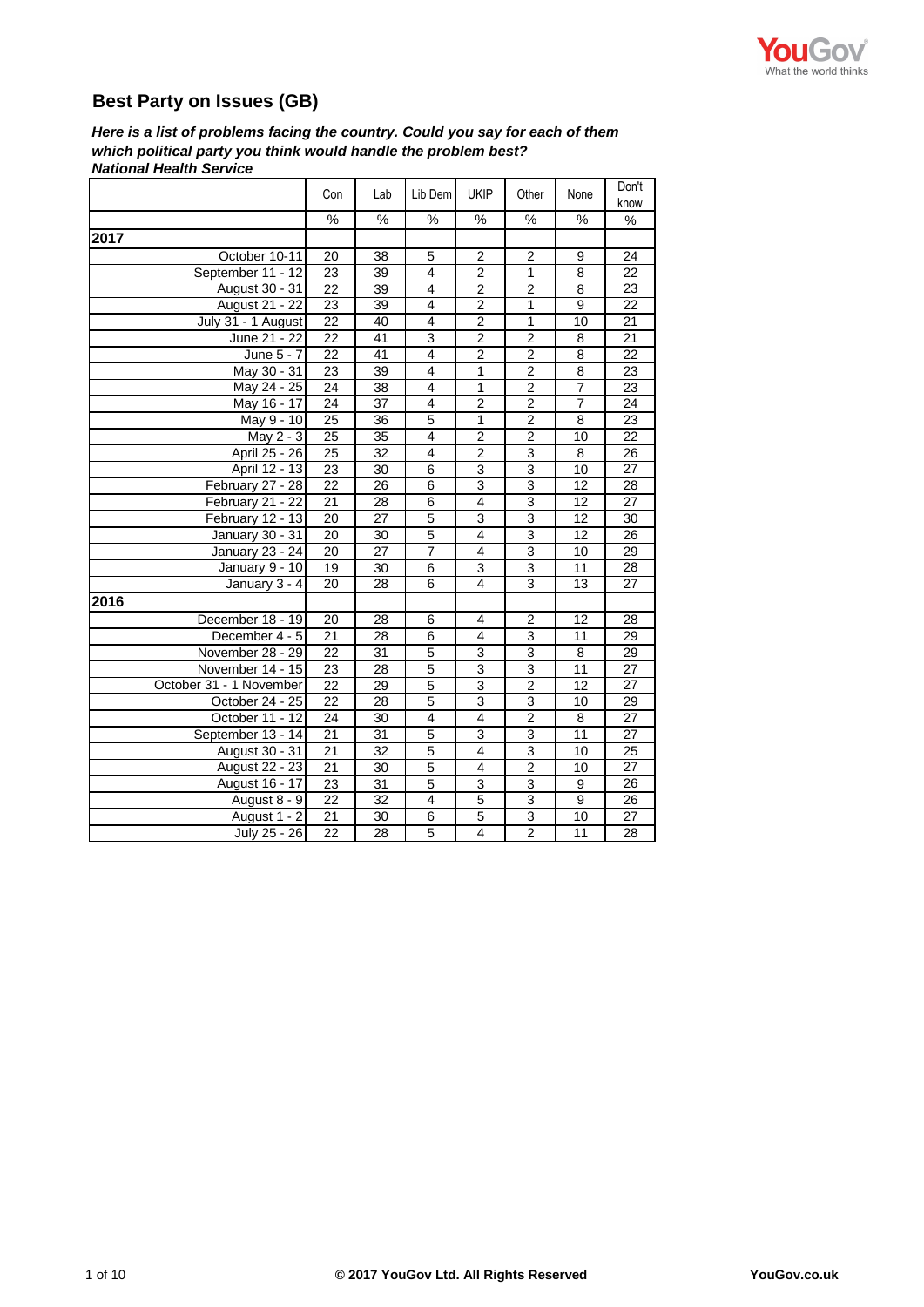

## *Asylum and immigration*

|                         | Con             | Lab             | Lib Dem        | <b>UKIP</b>     | Other                   | None            | Don't<br>know   |
|-------------------------|-----------------|-----------------|----------------|-----------------|-------------------------|-----------------|-----------------|
|                         | %               | %               | %              | %               | %                       | %               | %               |
| 2017                    |                 |                 |                |                 |                         |                 |                 |
| October 10-11           | 25              | 20              | 6              | 15              | 2                       | 8               | 24              |
| September 11 - 12       | $\overline{28}$ | 20              | $\overline{6}$ | $\overline{14}$ | $\overline{2}$          | 8               | $\overline{22}$ |
| August 30 - 31          | 26              | 21              | $\overline{5}$ | 15              | $\overline{c}$          | 7               | 24              |
| <b>August 21 - 22</b>   | 27              | 19              | 6              | 15              | $\overline{2}$          | $\overline{7}$  | $\overline{24}$ |
| July 31 - 1 August      | 27              | 21              | 6              | 15              | $\mathbf{1}$            | $\overline{7}$  | $\overline{23}$ |
| June 21 - 22            | 30              | 20              | 4              | $\overline{4}$  | $\mathbf{1}$            | $\overline{7}$  | 25              |
| $\overline{June} 5 - 7$ | 30              | 20              | $\overline{5}$ | 15              | $\overline{2}$          | 8               | 20              |
| May 30 - 31             | 30              | 19              | $\overline{4}$ | 13              | $\overline{3}$          | $\overline{7}$  | $\overline{23}$ |
| May 24 - 25             | 31              | 19              | $\overline{6}$ | 13              | $\overline{2}$          | $\overline{6}$  | 23              |
| May 16 - 17             | 31              | 16              | 6              | 15              | $\overline{2}$          | 6               | 23              |
| May 9 - 10              | $\overline{32}$ | 16              | 6              | $\overline{14}$ | $\overline{2}$          | $\overline{7}$  | 23              |
| May 2 - 3               | 31              | 15              | $\overline{7}$ | 13              | $\overline{\mathbf{c}}$ | 8               | 23              |
| April 25 - 26           | 30              | 16              | $\overline{7}$ | 15              | $\overline{2}$          | 7               | 23              |
| April 12 - 13           | 29              | 13              | 7              | 15              | 3                       | 8               | 25              |
| February 27 - 28        | 27              | $\overline{12}$ | $\overline{7}$ | $\overline{15}$ | 3                       | 10              | 27              |
| February 21 - 22        | 25              | 13              | $\overline{6}$ | 18              | 3                       | $\overline{9}$  | 25              |
| February 12 - 13        | 26              | 12              | $\overline{7}$ | 17              | $\overline{3}$          | 8               | 27              |
| <b>January 30 - 31</b>  | 25              | 13              | $\overline{7}$ | 18              | $\overline{3}$          | 9               | 24              |
| January 23 - 24         | 26              | 13              | $\overline{7}$ | 17              | $\overline{3}$          | 8               | 26              |
| January 9 - 10          | $\overline{23}$ | 14              | 7              | 18              | 3                       | 9               | $\overline{26}$ |
| January 3 - 4           | $\overline{22}$ | 13              | $\overline{6}$ | $\overline{21}$ | 3                       | $\overline{12}$ | 23              |
| 2016                    |                 |                 |                |                 |                         |                 |                 |
| December 18 - 19        | 22              | 13              | 7              | 20              | $\overline{2}$          | 11              | 26              |
| December 4 - 5          | 24              | 11              | $\overline{7}$ | 19              | $\overline{2}$          | 9               | $\overline{27}$ |
| November 28 - 29        | $\overline{23}$ | 15              | 6              | $\overline{18}$ | 3                       | 8               | $\overline{28}$ |
| November 14 - 15        | 26              | 13              | 6              | 20              | 3                       | 9               | 25              |
| October 31 - 1 November | 27              | 13              | 6              | 15              | $\overline{2}$          | 12              | 25              |
| October 24 - 25         | $\overline{26}$ | 14              | $\overline{6}$ | 16              | $\overline{2}$          | 9               | 27              |
| October 11 - 12         | 28              | 15              | $\overline{5}$ | 16              | $\overline{2}$          | 8               | 26              |
| September 13 - 14       | 25              | 14              | $\overline{5}$ | 18              | 3                       | 9               | 25              |
| August 30 - 31          | $\overline{25}$ | 14              | $\overline{5}$ | 20              | $\overline{3}$          | 9               | 24              |
| <b>August 22 - 23</b>   | $\overline{27}$ | 16              | $\overline{5}$ | $\overline{16}$ | $\overline{3}$          | 9               | $\overline{25}$ |
| <b>August 16 -17</b>    | 25              | 15              | $\overline{5}$ | 17              | 3                       | 8               | 26              |
| August 8 - 9            | 25              | $\overline{17}$ | $\overline{5}$ | $\overline{17}$ | $\overline{3}$          | 9               | $\overline{25}$ |
| August 1 - 2            | $\overline{23}$ | 15              | 5              | $\overline{21}$ | 3                       | 10              | 24              |
| July 25 - 26            | $\overline{23}$ | $\overline{15}$ | 5              | 19              | $\overline{2}$          | 10              | 27              |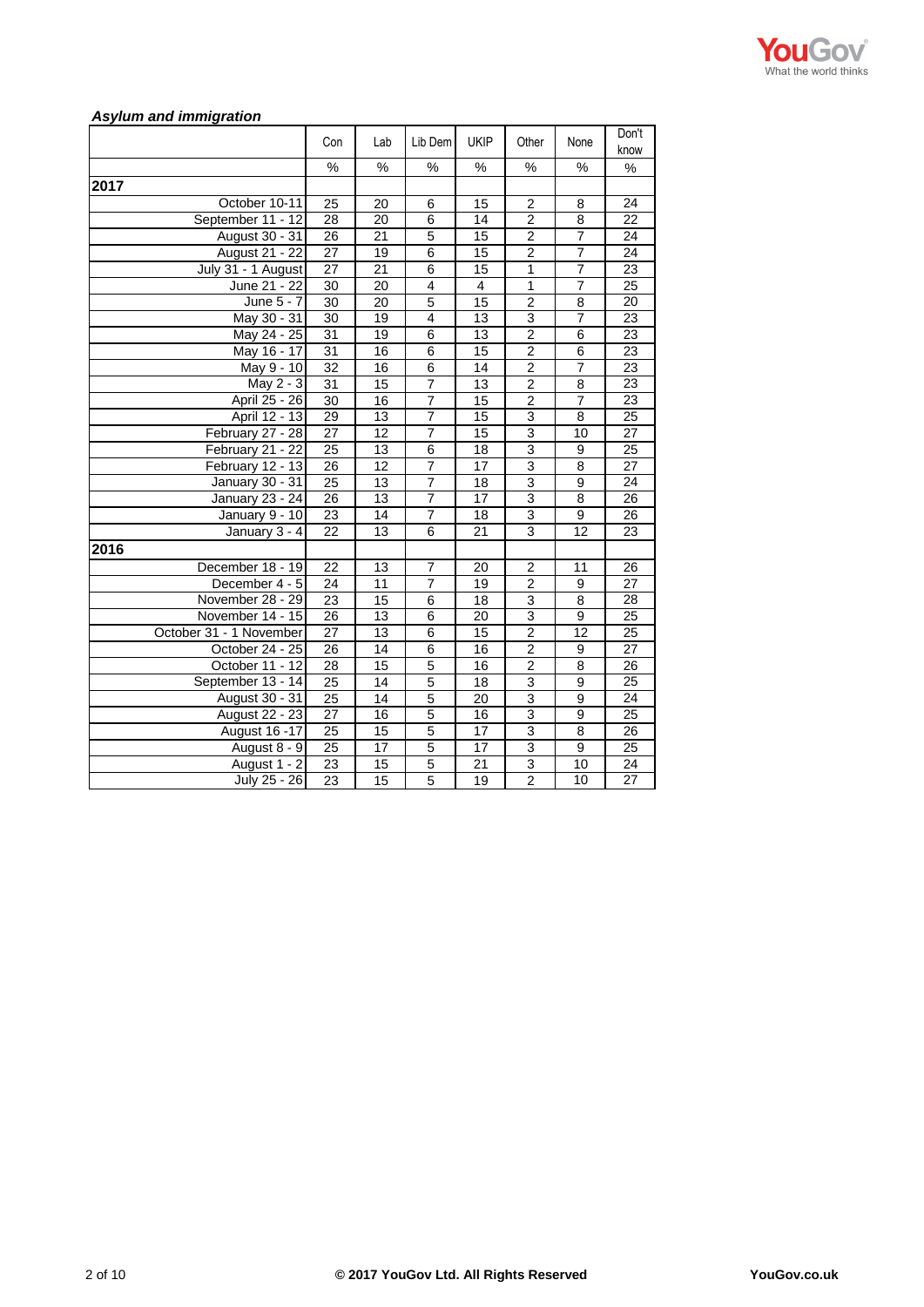

| Law and vider           |                 |                 |                |                |                         |                 |                 |
|-------------------------|-----------------|-----------------|----------------|----------------|-------------------------|-----------------|-----------------|
|                         | Con             | Lab             | Lib Dem        | <b>UKIP</b>    | Other                   | None            | Don't<br>know   |
|                         | %               | $\%$            | %              | %              | %                       | %               | $\%$            |
| 2017                    |                 |                 |                |                |                         |                 |                 |
| October 10-11           | 35              | 23              | 5              | 4              | 1                       | 8               | 27              |
| September 11 - 12       | 35              | 22              | 4              | 4              | $\overline{c}$          | 8               | 26              |
| August 30 - 31          | 34              | 22              | $\overline{3}$ | 5              | $\overline{2}$          | 7               | 26              |
| August 21 - 22          | 35              | 21              | 5              | 4              | $\overline{2}$          | 6               | 26              |
| July 31 - 1 August      | 33              | 25              | 3              | 4              | 1                       | $\overline{7}$  | 26              |
| June 21 - 22            | 33              | 26              | 4              | $\overline{4}$ | $\mathbf{1}$            | $\overline{7}$  | $\overline{25}$ |
| June 5 - 7              | 36              | $\overline{2}6$ | 4              | $\overline{4}$ | $\mathbf{1}$            | 6               | 23              |
| May 30 - 31             | 37              | 22              | 3              | $\overline{3}$ | 3                       | 7               | 25              |
| May 24 - 25             | 38              | 21              | 4              | 3              | $\overline{2}$          | 6               | 26              |
| May 16 - 17             | 37              | 19              | 5              | $\overline{4}$ | $\overline{2}$          | 6               | 28              |
| May 9 - 10              | 39              | 17              | 5              | $\overline{4}$ | 1                       | 6               | 27              |
| May 2 - 3               | 39              | 18              | 6              | 3              | $\overline{2}$          | $\overline{7}$  | 25              |
| April 25 - 26           | 39              | 15              | 5              | $\overline{4}$ | 3                       | 6               | 28              |
| April 12 - 13           | 37              | 13              | 5              | 5              | $\overline{\mathbf{c}}$ | 9               | 29              |
| February 27 - 28        | 35              | 13              | $\overline{5}$ | 5              | $\overline{3}$          | $\overline{9}$  | 30              |
| February 21 - 22        | 36              | 13              | $\overline{5}$ | 6              | 3                       | 8               | 30              |
| February 12 - 13        | 34              | 13              | $\overline{5}$ | $\overline{6}$ | $\overline{2}$          | 8               | 32              |
| January 30 - 31         | 33              | 15              | 5              | 6              | $\overline{2}$          | 9               | 30              |
| January 23 - 24         | 34              | 13              | 6              | 6              | 3                       | 8               | 31              |
| January 9 - 10          | 32              | 15              | $\overline{5}$ | $\overline{7}$ | $\overline{\mathbf{c}}$ | 9               | 29              |
| January 3 - 4           | 34              | 14              | 5              | $\overline{7}$ | 3                       | $\overline{11}$ | 27              |
| 2016                    |                 |                 |                |                |                         |                 |                 |
| December 18 - 19        | 32              | 15              | 5              | 6              | $\overline{2}$          | 9               | 30              |
| December 4 - 5          | 34              | 13              | $\overline{6}$ | 7              | 3                       | 9               | 29              |
| November 28 - 29        | 34              | 14              | 5              | 6              | $\overline{2}$          | 8               | 31              |
| November 14 - 15        | 36              | 14              | 5              | 6              | 3                       | 8               | 29              |
| October 31 - 1 November | 35              | 14              | 4              | 5              | 3                       | 10              | 29              |
| October 24 - 25         | 34              | 15              | 4              | $\overline{5}$ | $\overline{\mathbf{c}}$ | 8               | 31              |
| October 11 - 12         | $\overline{37}$ | 16              | 4              | $\overline{5}$ | $\overline{2}$          | 6               | 29              |
| September 13 - 14       | 33              | 16              | 5              | 6              | 3                       | 9               | 29              |
| August 30 - 31          | 35              | 16              | 4              | 6              | $\overline{3}$          | 8               | 27              |
| <b>August 22 - 23</b>   | 36              | 16              | 4              | $\overline{6}$ | $\overline{2}$          | 8               | 27              |
| <b>August 16 -17</b>    | $\overline{34}$ | 16              | 5              | $\overline{6}$ | 3                       | $\overline{8}$  | 29              |
| August 8 - 9            | 34              | 18              | 4              | 5              | $\overline{c}$          | 8               | 28              |
| August 1 - 2            | 34              | 15              | 4              | $\overline{7}$ | $\overline{\mathbf{c}}$ | 9               | 28              |
| July 25 - 26            | 34              | 15              | 4              | 5              | $\overline{2}$          | 10              | 30              |

# *Law and order*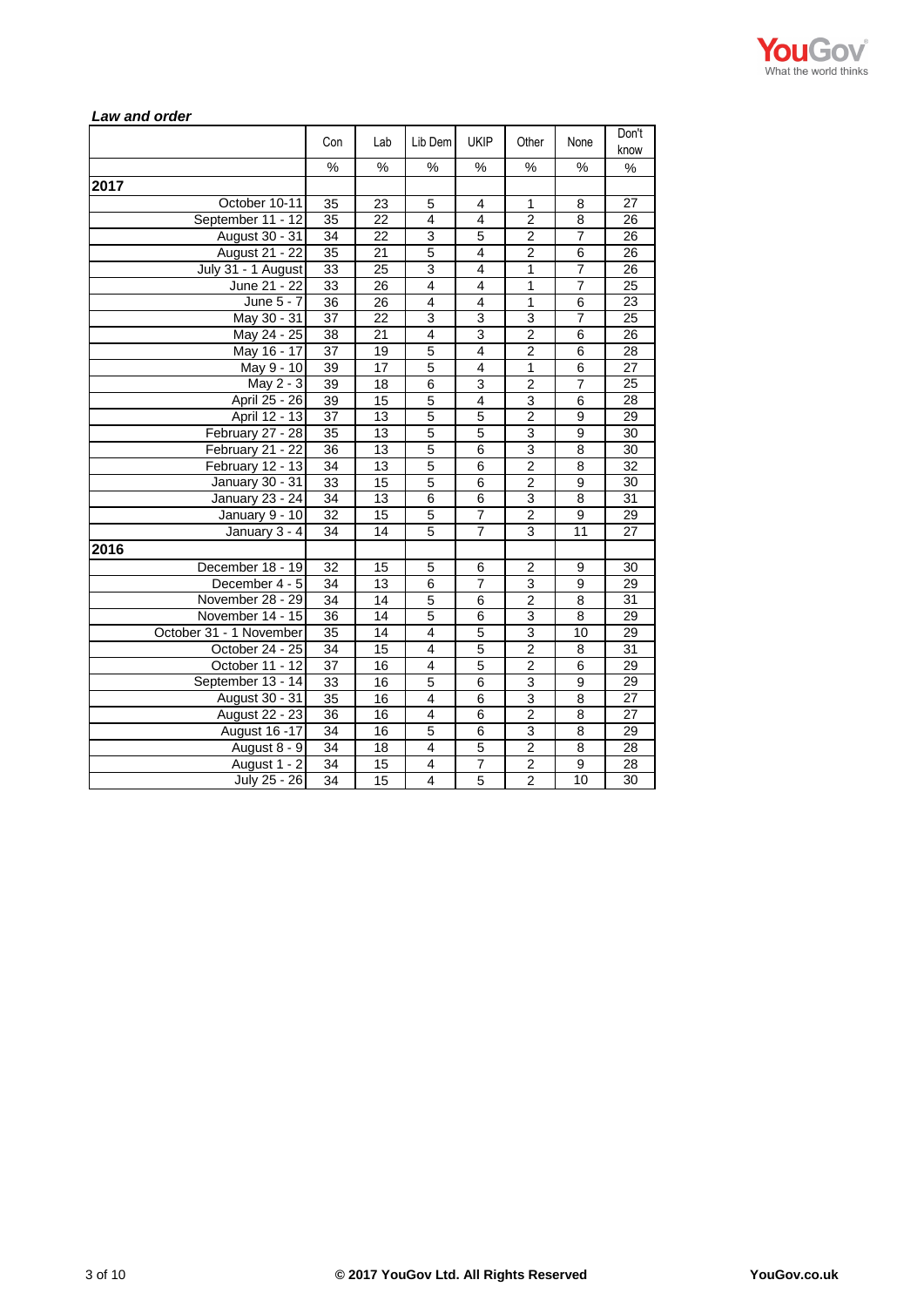

## *Education and schools*

|                         | Con             | Lab             | Lib Dem        | <b>UKIP</b>             | Other                   | None           | Don't<br>know   |
|-------------------------|-----------------|-----------------|----------------|-------------------------|-------------------------|----------------|-----------------|
|                         | %               | $\%$            | %              | $\%$                    | %                       | %              | %               |
| 2017                    |                 |                 |                |                         |                         |                |                 |
| October 10-11           | 23              | 33              | $\overline{7}$ | $\overline{2}$          | $\overline{\mathbf{c}}$ | 8              | 26              |
| September 11 - 12       | $\overline{25}$ | $\overline{33}$ | 7              | $\overline{2}$          | $\overline{2}$          | $\overline{7}$ | 24              |
| August 30 - 31          | 24              | 33              | $\overline{6}$ | $\overline{2}$          | $\overline{3}$          | $\overline{7}$ | 25              |
| <b>August 21 - 22</b>   | 26              | 33              | $\overline{7}$ | $\overline{2}$          | $\overline{\mathbf{c}}$ | $\overline{7}$ | 23              |
| July 31 - 1 August      | 24              | 35              | 6              | $\overline{2}$          | $\mathbf{1}$            | 8              | $\overline{24}$ |
| June 21 - 22            | 25              | 37              | 5              | $\overline{\mathbf{c}}$ | 2                       | 7              | 23              |
| $\overline{June} 5 - 7$ | 25              | 36              | $\overline{5}$ | $\overline{2}$          | $\overline{2}$          | $\overline{7}$ | 24              |
| May 30 - 31             | $\overline{24}$ | 36              | 5              | 1                       | $\overline{3}$          | 7              | 23              |
| May 24 - 25             | 26              | 34              | $\overline{6}$ | $\overline{2}$          | $\overline{2}$          | 5              | 24              |
| May 16 - 17             | 28              | 31              | 7              | $\overline{1}$          | $\overline{2}$          | 6              | 25              |
| May 9 - 10              | 27              | 29              | 8              | $\mathbf{1}$            | $\boldsymbol{2}$        | 6              | 26              |
| May 2 - 3               | 28              | 27              | 8              | $\overline{2}$          | $\overline{c}$          | 8              | 24              |
| April 25 - 26           | 29              | 25              | 7              | $\overline{2}$          | 3                       | 6              | 28              |
| April 12 - 13           | $\overline{26}$ | 23              | 9              | $\overline{2}$          | $\overline{3}$          | 9              | 29              |
| February 27 - 28        | $\overline{25}$ | 22              | $\overline{8}$ | 3                       | $\overline{\mathbf{4}}$ | 10             | 29              |
| February 21 - 22        | 25              | 22              | $\overline{9}$ | $\overline{4}$          | 4                       | $\overline{9}$ | 28              |
| February 12 - 13        | 26              | 21              | 8              | 3                       | 3                       | 9              | 30              |
| January 30 - 31         | 25              | 22              | 9              | 3                       | 3                       | 9              | 29              |
| January 23 - 24         | 24              | 21              | $\overline{9}$ | 3                       | $\overline{4}$          | 9              | $\overline{30}$ |
| January 9 - 10          | 26              | 23              | 8              | 3                       | 3                       | 10             | 28              |
| January 3 - 4           | 24              | 22              | $\overline{8}$ | 3                       | 3                       | 11             | 28              |
| 2016                    |                 |                 |                |                         |                         |                |                 |
| December 18 - 19        | 23              | 23              | 8              | 3                       | 2                       | 10             | 30              |
| December 4 - 5          | 26              | 21              | 9              | 4                       | 3                       | 8              | 29              |
| November 28 - 29        | 25              | 25              | $\overline{7}$ | 3                       | $\overline{2}$          | $\overline{7}$ | 30              |
| November 14 - 15        | 28              | 24              | 7              | 3                       | 3                       | 8              | 27              |
| October 31 - 1 November | 26              | 23              | 8              | $\overline{\mathbf{c}}$ | 3                       | 11             | 28              |
| October 24 - 25         | $\overline{27}$ | 22              | $\overline{7}$ | 3                       | 3                       | $\overline{8}$ | 30              |
| October 11 - 12         | 28              | 25              | 7              | $\overline{4}$          | 3                       | $\overline{6}$ | 28              |
| September 13 - 14       | 27              | 24              | $\overline{7}$ | 3                       | 3                       | 8              | 28              |
| August 30 - 31          | $\overline{26}$ | 26              | $\overline{7}$ | 3                       | 4                       | 8              | $\overline{26}$ |
| <b>August 22 - 23</b>   | $\overline{25}$ | 25              | 7              | 4                       | $\overline{3}$          | 8              | $\overline{27}$ |
| August 16 -17           | 26              | 25              | 7              | 3                       | 3                       | 8              | 26              |
| August 8 - 9            | $\overline{25}$ | 25              | 7              | $\overline{4}$          | 3                       | 8              | 27              |
| August 1 - 2            | $\overline{25}$ | 24              | 7              | 4                       | 3                       | $\overline{9}$ | 28              |
| July 25 - 26            | 24              | 24              | $\overline{7}$ | 3                       | $\overline{2}$          | $\overline{9}$ | 31              |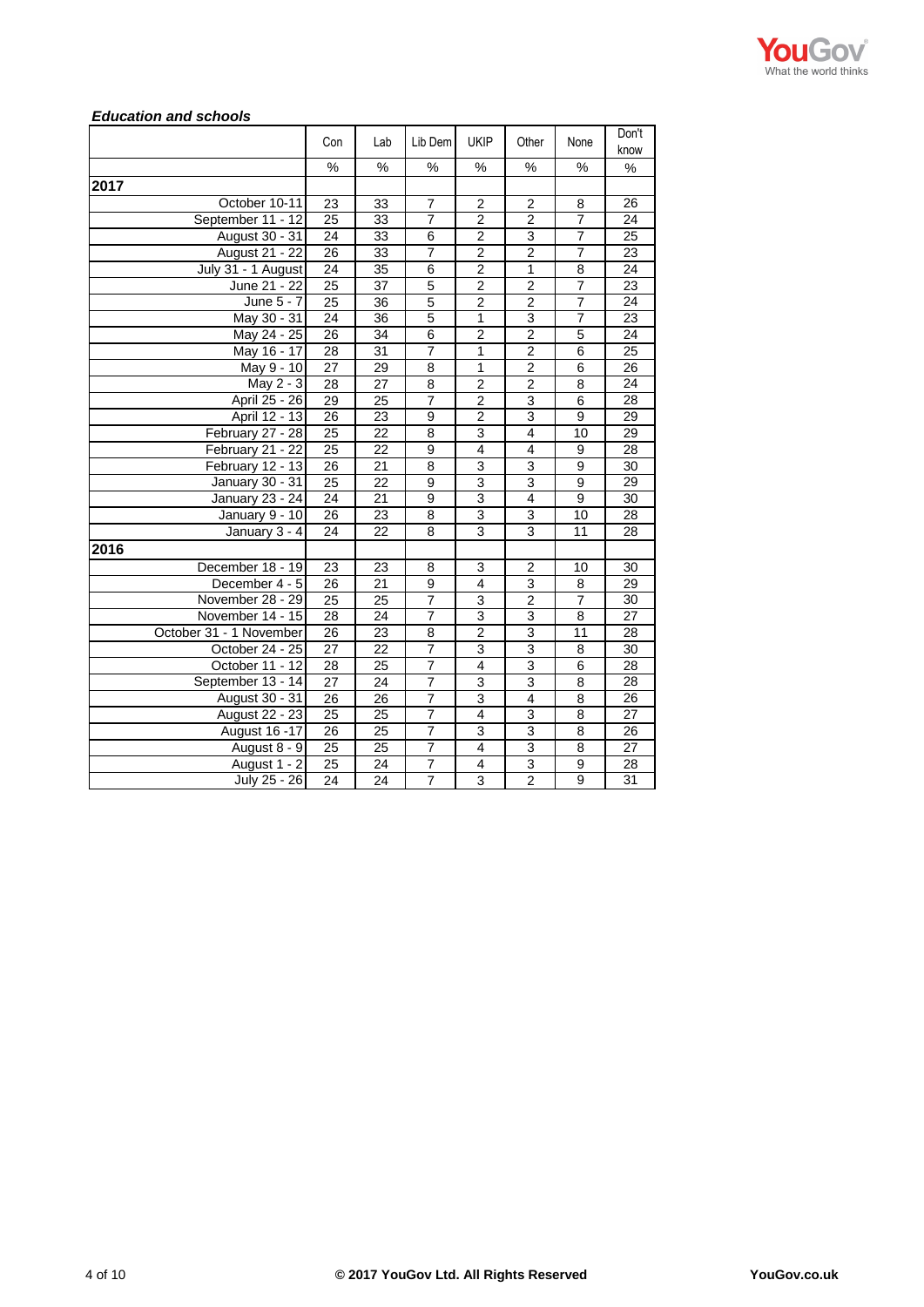

| <b>Taxation</b>         |                 |                 |                |                |                |                 |                 |
|-------------------------|-----------------|-----------------|----------------|----------------|----------------|-----------------|-----------------|
|                         | Con             | Lab             | Lib Dem        | <b>UKIP</b>    | Other          | None            | Don't<br>know   |
|                         | %               | $\%$            | $\%$           | ℅              | %              | %               | %               |
| 2017                    |                 |                 |                |                |                |                 |                 |
| October 10-11           | 29              | 28              | 5              | $\overline{2}$ | $\overline{2}$ | 9               | 26              |
| September 11 - 12       | 30              | 26              | 6              | $\overline{2}$ | 1              | 8               | 27              |
| August 30 - 31          | 30              | 27              | 5              | $\overline{2}$ | $\overline{2}$ | $\overline{7}$  | 27              |
| <b>August 21 - 22</b>   | 31              | 26              | 5              | $\overline{c}$ | $\overline{c}$ | 8               | 26              |
| July 31 - 1 August      | 30              | 29              | 5              | $\overline{2}$ | 1              | 8               | 25              |
| June 21 - 22            | 32              | 30              | 4              | $\overline{2}$ | $\overline{2}$ | $\overline{7}$  | 24              |
| June 5 - 7              | 30              | 30              | 5              | $\overline{2}$ | $\overline{2}$ | $\overline{7}$  | 24              |
| May 30 - 31             | 31              | 29              | 5              | $\overline{c}$ | 3              | 7               | 24              |
| May 24 - 25             | 31              | 28              | 6              | $\overline{2}$ | $\overline{2}$ | 6               | 26              |
| May 16 - 17             | 31              | 27              | 5              | $\overline{2}$ | $\overline{2}$ | 6               | 27              |
| May 9 - 10              | $\overline{32}$ | 25              | $\overline{7}$ | $\overline{2}$ | $\overline{2}$ | $\overline{7}$  | 25              |
| May 2 - 3               | 33              | 24              | 6              | $\overline{2}$ | $\overline{2}$ | 8               | 25              |
| April 25 - 26           | 30              | 22              | $\overline{7}$ | 3              | 3              | $\overline{7}$  | 28              |
| April 12 - 13           | 30              | 19              | 7              | 3              | 3              | 9               | 29              |
| February 27 - 28        | $\overline{27}$ | 18              | 7              | 3              | 3              | $\overline{11}$ | $\overline{30}$ |
| February 21 - 22        | 28              | 18              | 8              | 4              | 3              | 9               | 30              |
| February 12 - 13        | 29              | 18              | $\overline{7}$ | 3              | $\overline{2}$ | 10              | 30              |
| January 30 - 31         | 27              | 19              | 7              | 4              | 3              | 10              | 31              |
| January 23 - 24         | $\overline{28}$ | 18              | 8              | 4              | 3              | 9               | 30              |
| January 9 - 10          | 27              | 21              | $\overline{7}$ | 3              | 3              | 9               | 30              |
| January 3 - 4           | $\overline{27}$ | 19              | $\overline{7}$ | 4              | 3              | $\overline{12}$ | 28              |
| 2016                    |                 |                 |                |                |                |                 |                 |
| December 18 - 19        | 28              | 18              | $\overline{7}$ | 4              | 3              | 10              | 31              |
| December 4 - 5          | 29              | 18              | $\overline{7}$ | 4              | 3              | 9               | 30              |
| November 28 - 29        | 28              | 21              | 6              | 3              | 3              | 8               | 31              |
| November 14 - 15        | 30              | 20              | $\overline{6}$ | $\overline{4}$ | $\overline{3}$ | $\overline{9}$  | 28              |
| October 31 - 1 November | 29              | 19              | 7              | 3              | 3              | 11              | 28              |
| October 24 - 25         | $\overline{28}$ | $\overline{20}$ | 6              | $\overline{3}$ | 3              | $\overline{9}$  | $\overline{31}$ |
| October 11 - 12         | 31              | 21              | 5              | 4              | 3              | $\overline{7}$  | 29              |
| September 13 - 14       | 27              | 22              | 5              | 4              | 3              | 10              | 30              |
| August 30 - 31          | 29              | 23              | 5              | 3              | 3              | 8               | 28              |
| <b>August 22 - 23</b>   | 28              | 22              | $\overline{6}$ | 4              | 3              | 9               | 28              |
| August 16 - 17          | 30              | 22              | 5              | 3              | $\overline{4}$ | 9               | 28              |
| August 8 - 9            | $\overline{27}$ | 24              | $\overline{5}$ | 4              | 3              | 8               | 28              |
| August 1 - 2            | 28              | 22              | 6              | 4              | 3              | 9               | 28              |
| July 25 - 26            | 27              | 21              | 5              | 4              | 3              | 10              | 30              |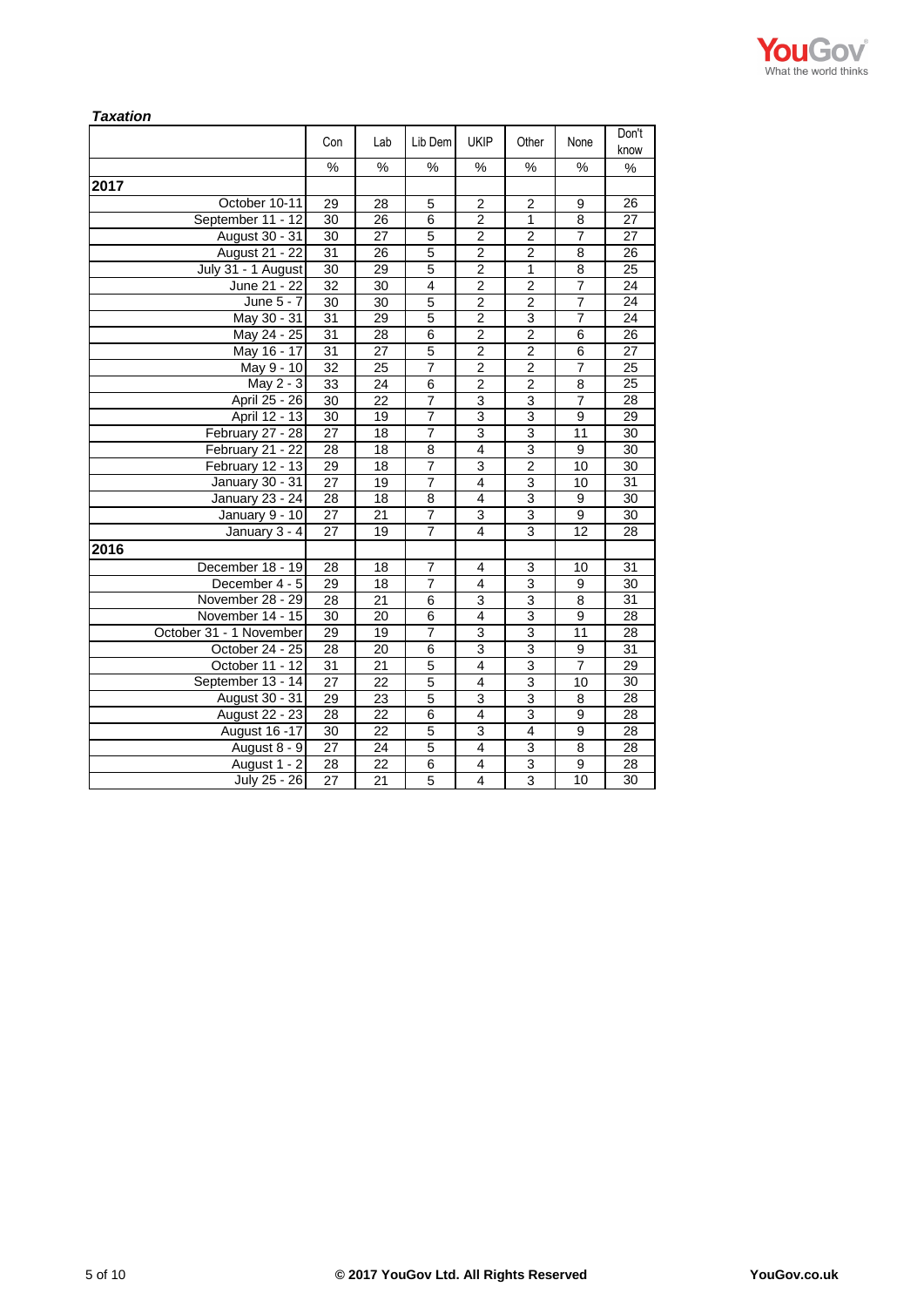

#### *Unemployment* Con Lab Lib Dem UKIP Other None Don't know % % % % % % % **2017** 0ctober 10-11 27 30 4 2 2 9 28<br>tember 11 - 12 28 30 4 2 1 9 26 September 11 - 12 28 30 4 2 1 9 26<br>August 30 - 31 29 30 3 3 3 2 7 26 August 30 - 31 29 30 3 3 3 2 7 August 21 - 22 29 29 4 2 2 2 8 26<br>
v 31 - 1 August 28 31 3 2 1 9 26 July 31 - 1 August 28 31 3 2 1 9 26<br>June 21 - 22 29 32 3 2 1 8 25 June 21 - 22 29 32 3 2 1 8 25<br>June 5 - 7 29 30 2 2 2 8 26 June 5 - 7 29 30 2 2 2 2 8 26<br>Aav 30 - 31 31 29 3 1 3 8 25 May 30 - 31 31 29 3 1 May 24 - 25 31 28 3 3 2 2 6 28 May 16 - 17 30 27 3 2 2 7 29<br>May 9 - 10 31 26 5 2 2 8 27 May 9 - 10 31 26 5 2 2 8 27<br>May 2 - 3 32 25 5 2 3 8 25 May 2 - 3  $32$  25 5 2 3 April 25 - 26 30 24 5 3 3 7 29<br>April 12 - 13 30 22 5 3 3 3 9 29 April 12 - 13 30 22 5 3 3 9 29<br>
Tuary 27 - 28 28 21 5 4 3 10 30 February 27 - 28 28 21 5 4 3 10 30<br>February 21 - 22 27 22 5 4 3 9 30 February 21 - 22 February 12 - 13 27 21 5 4 2 10 31 January 30 - 31 26 22 4 4 3 11 30 January 23 - 24 26 21 5 4 4 9 30 January 9 - 10 26 23 5 4 3 10 28 January 3 - 4 26 22 5 5 3 3 12 28 **2016** December 18 - 19 25 | 21 | 5 | 4 | 2 | 10 | 31 December 4 - 5 26 23 5 4 3 9 29 November 28 - 29 26 23 4 4 3 9 31<br>November 14 - 15 28 22 5 4 3 9 29 November 14 - 15 28 22 5 4 3 October 31 - 1 November 27 22 4 4 4 2 11 29 October 24 - 25 26 22 5 3 3 3 9 32 October 11 - 12 28 24 4 4 4 2 8 29 September 13 - 14 27 24 4 4 3 10 29 August 30 - 31 28 24 4 4 4 4 9 28 August 22 - 23 29 24 4 4 4 2 9 27 August 16 -17 27 25 4 4 3 9 27<br>August 8 - 9 26 25 4 5 3 9 28 August 8 - 9 26 25 4 5 3 3 9 28 August 1 - 2 28 23 4 5 3 3 9 28 July 25 - 26 27 23 4 3 2 2 11 29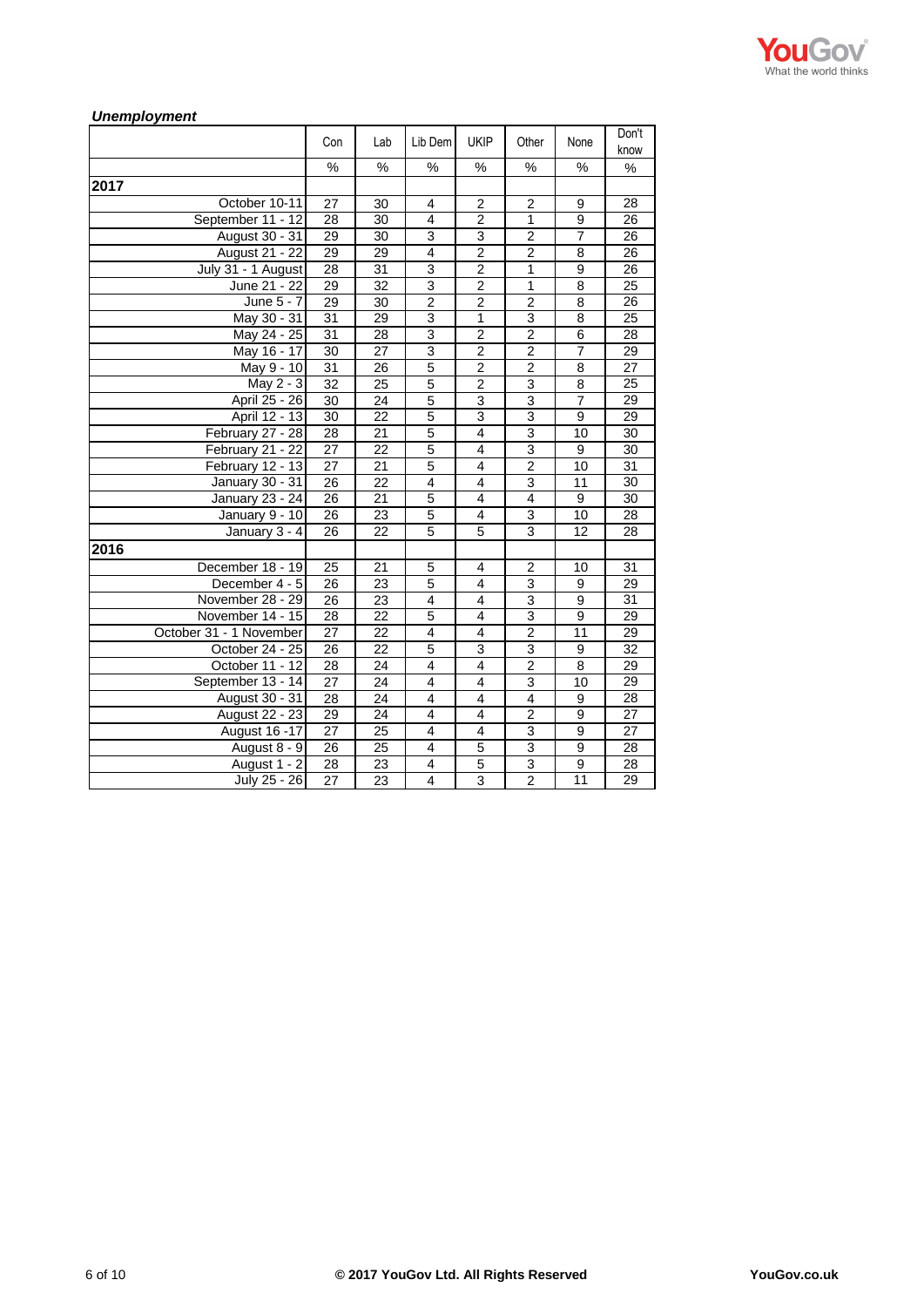

## *The economy in general*

|                         | Con             | Lab             | Lib Dem                 | <b>UKIP</b>             | Other                   | None            | Don't<br>know   |
|-------------------------|-----------------|-----------------|-------------------------|-------------------------|-------------------------|-----------------|-----------------|
|                         | $\frac{1}{2}$   | $\frac{0}{0}$   | $\frac{0}{0}$           | $\frac{0}{0}$           | $\frac{1}{2}$           | $\frac{0}{0}$   | %               |
| 2017                    |                 |                 |                         |                         |                         |                 |                 |
| October 10-11           | 33              | 23              | 4                       | $\overline{\mathbf{c}}$ | 2                       | 8               | 28              |
| September 11 - 12       | $\overline{35}$ | 23              | 5                       | $\overline{2}$          | $\overline{2}$          | 8               | $\overline{25}$ |
| August 30 - 31          | 26              | 23              | 3                       | $\overline{2}$          | 2                       | 6               | 28              |
| August 21 - 22          | 36              | 23              | $\overline{4}$          | $\overline{2}$          | $\overline{2}$          | 7               | $\overline{27}$ |
| July 31 - 1 August      | $\overline{36}$ | $\overline{25}$ | $\overline{\mathbf{4}}$ | $\mathbf{1}$            | $\mathbf{1}$            | 8               | 26              |
| June 21 - 22            | 37              | 25              | 3                       | $\overline{2}$          | 2                       | $\overline{7}$  | 24              |
| $\overline{June 5}$ - 7 | $\overline{39}$ | 25              | $\overline{4}$          | $\overline{2}$          | $\overline{2}$          | $\overline{7}$  | $\overline{23}$ |
| May 30 - 31             | 38              | 22              | $\overline{4}$          | $\mathbf{1}$            | 3                       | $\overline{7}$  | $\overline{24}$ |
| May 24 - 25             | 40              | 22              | 4                       | $\overline{1}$          | $\overline{2}$          | 6               | $\overline{25}$ |
| May 16 - 17             | 38              | 19              | $\overline{5}$          | $\overline{2}$          | $\overline{2}$          | $\overline{6}$  | 29              |
| May 9 - 10              | 40              | 19              | $\overline{5}$          | $\mathbf{1}$            | $\overline{2}$          | $\overline{7}$  | 26              |
| May 2 - 3               | 40              | 17              | 6                       | $\overline{c}$          | $\overline{\mathbf{c}}$ | 8               | 25              |
| April 25 - 26           | 39              | 17              | 5                       | $\overline{2}$          | 3                       | 6               | 28              |
| April 12 - 13           | 38              | 14              | 5                       | $\overline{3}$          | 3                       | $\overline{9}$  | 28              |
| February 27 - 28        | 36              | 14              | $\overline{5}$          | $\overline{3}$          | 3                       | $\overline{9}$  | 30              |
| February 21 - 22        | $\overline{35}$ | 13              | $\overline{5}$          | $\overline{3}$          | $\overline{3}$          | $\overline{9}$  | 31              |
| February 12 - 13        | $\overline{35}$ | 13              | $\overline{5}$          | $\overline{3}$          | $\overline{2}$          | 9               | $\overline{31}$ |
| January 30 - 31         | 35              | 15              | 5                       | 3                       | $\overline{\mathbf{c}}$ | 10              | 30              |
| January 23 - 24         | 34              | 14              | $\overline{5}$          | 4                       | 3                       | 9               | 30              |
| January 9 - 10          | 32              | 16              | $\overline{6}$          | 3                       | 3                       | 10              | 30              |
| January 3 - 4           | 33              | 15              | $\overline{4}$          | 4                       | $\overline{3}$          | 12              | 29              |
| 2016                    |                 |                 |                         |                         |                         |                 |                 |
| December 18 - 19        | 33              | 14              | 6                       | $\overline{4}$          | $\overline{2}$          | 10              | 31              |
| December 4 - 5          | 35              | 14              | 5                       | 3                       | 4                       | 9               | 30              |
| November 28 - 29        | 34              | 16              | $\overline{4}$          | $\overline{3}$          | 3                       | 8               | 32              |
| November 14 - 15        | 37              | 15              | $\overline{4}$          | $\overline{4}$          | 3                       | 9               | 29              |
| October 31 - 1 November | 35              | 15              | 4                       | 3                       | 3                       | 11              | 29              |
| October 24 - 25         | 34              | 15              | 4                       | 3                       | 3                       | 10              | $\overline{31}$ |
| October 11 - 12         | 38              | $\overline{17}$ | $\overline{4}$          | 3                       | 3                       | $\overline{7}$  | 28              |
| September 13 - 14       | 34              | 17              | $\overline{\mathbf{4}}$ | $\overline{4}$          | $\overline{3}$          | 9               | 30              |
| August 30 - 31          | $\overline{35}$ | 17              | $\overline{4}$          | $\overline{3}$          | $\overline{3}$          | 9               | 28              |
| <b>August 22 - 23</b>   | $\overline{37}$ | 18              | $\overline{4}$          | $\overline{3}$          | $\overline{3}$          | $\overline{8}$  | $\overline{27}$ |
| <b>August 16 -17</b>    | 35              | 17              | 4                       | 3                       | 3                       | 9               | 28              |
| August 8 - 9            | 36              | 18              | $\overline{4}$          | $\overline{4}$          | $\overline{3}$          | 8               | 28              |
| August 1 - 2            | $\overline{35}$ | 17              | $\overline{4}$          | $\overline{4}$          | 3                       | $\overline{9}$  | 28              |
| July 25 - 26            | $\overline{35}$ | 17              | $\overline{3}$          | $\overline{3}$          | $\overline{3}$          | $\overline{11}$ | 29              |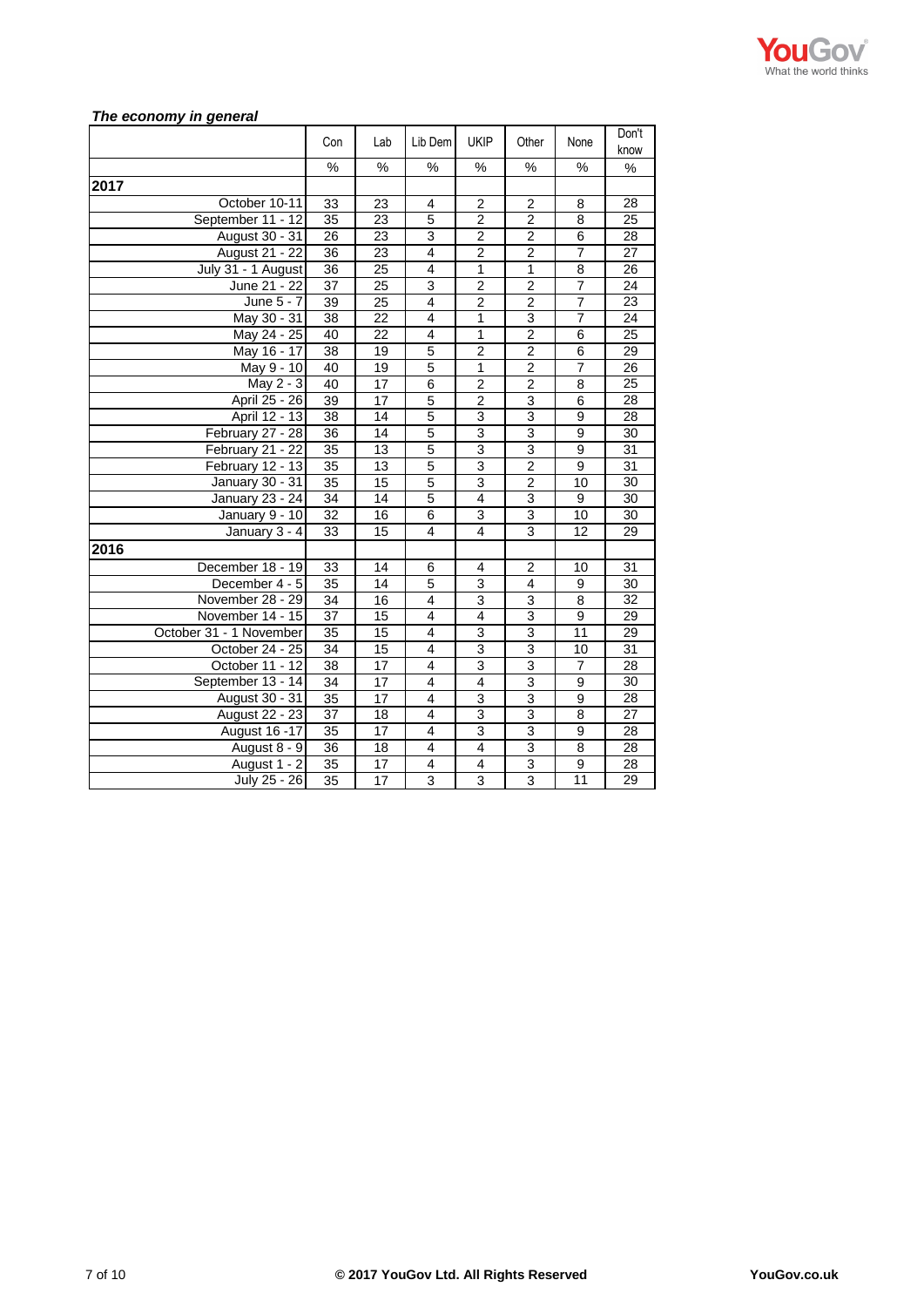

| <b>Housing</b>          |      |                 |                         |                |                         |                 |                 |
|-------------------------|------|-----------------|-------------------------|----------------|-------------------------|-----------------|-----------------|
|                         | Con  | Lab             | Lib Dem                 | <b>UKIP</b>    | Other                   | None            | Don't<br>know   |
|                         | $\%$ | $\frac{0}{0}$   | %                       | %              | %                       | %               | %               |
| 2017                    |      |                 |                         |                |                         |                 |                 |
| October 10-11           | 19   | 35              | 5                       | $\overline{2}$ | 3                       | 9               | 28              |
| September 11 - 12       | 21   | 33              | $\overline{5}$          | 3              | $\overline{2}$          | 9               | 27              |
| August 30 - 31          | 20   | 35              | $\overline{4}$          | $\overline{2}$ | $\overline{2}$          | 9               | 27              |
| <b>August 21 - 22</b>   | 21   | 33              | 5                       | 2              | $\overline{2}$          | 8               | 29              |
| July 31 - 1 August      | 20   | 37              | $\overline{\mathbf{4}}$ | $\overline{2}$ | $\overline{2}$          | 10              | $\overline{27}$ |
| June 21 - 22            | 21   | 39              | 3                       | $\overline{2}$ | $\overline{2}$          | 9               | 24              |
| June $5 - 7$            | 21   | 35              | $\overline{4}$          | $\overline{2}$ | $\overline{2}$          | 9               | $\overline{27}$ |
| May 30 - 31             | 21   | 34              | $\overline{4}$          | $\overline{2}$ | 4                       | 8               | 28              |
| May 24 - 25             | 22   | 34              | 5                       | $\overline{2}$ | $\overline{c}$          | $\overline{7}$  | 28              |
| May 16 - 17             | 24   | 29              | 5                       | 3              | $\overline{2}$          | 8               | 29              |
| May 9 - 10              | 23   | 30              | $\overline{5}$          | $\overline{2}$ | $\overline{2}$          | 8               | 30              |
| May 2 - 3               | 24   | 31              | 5                       | $\overline{2}$ | 3                       | 9               | 26              |
| April 25 - 26           | 22   | 26              | 6                       | $\overline{3}$ | $\overline{3}$          | 8               | 32              |
| April 12 - 13           | 22   | 24              | 6                       | 4              | 3                       | 10              | 31              |
| February 27 - 28        | 20   | 22              | $\overline{7}$          | 4              | 4                       | 12              | 32              |
| February 21 - 22        | 20   | 23              | 6                       | 4              | 3                       | 11              | 32              |
| February 12 - 13        | 22   | 22              | 6                       | 4              | 3                       | 10              | 32              |
| January 30 - 31         | 18   | 24              | $\overline{7}$          | 4              | 4                       | 11              | 32              |
| January 23 - 24         | 21   | 22              | 7                       | 4              | 4                       | 11              | 32              |
| January $9 - 10$        | 19   | $\overline{23}$ | 7                       | $\overline{4}$ | 3                       | $\overline{11}$ | $\overline{32}$ |
| January 3 - 4           | 19   | 23              | 6                       | 4              | 3                       | 13              | 31              |
| 2016                    |      |                 |                         |                |                         |                 |                 |
| December 18 - 19        | 17   | 24              | 6                       | 4              | 3                       | 12              | 33              |
| December 4 - 5          | 20   | 24              | $\overline{7}$          | 5              | 3                       | 10              | 31              |
| November 28 - 29        | 20   | 26              | 5                       | 4              | 3                       | 9               | 32              |
| November 14 - 15        | 22   | 24              | 6                       | 4              | 3                       | 10              | 31              |
| October 31 - 1 November | 20   | 24              | 6                       | 4              | 3                       | 13              | 30              |
| October 24 - 25         | 20   | 25              | 6                       | 4              | 3                       | 10              | 33              |
| October 11 - 12         | 22   | 26              | $\overline{5}$          | 4              | 3                       | 8               | 31              |
| September 13 - 14       | 20   | 27              | 6                       | 4              | 3                       | 10              | 31              |
| August 30 - 31          | 19   | 28              | 5                       | 5              | $\overline{\mathbf{4}}$ | 10              | 29              |
| August 22 - 23          | 20   | 28              | 5                       | 6              | 3                       | 10              | 29              |
| August 16 - 17          | 20   | 26              | 6                       | 4              | $\overline{3}$          | 10              | 30              |
| August 8 - 9            | 20   | 28              | 5                       | 4              | 3                       | 10              | 30              |
| August 1 - 2            | 19   | 26              | $\overline{5}$          | 5              | 3                       | 11              | 31              |
| July 25 - 26            | 19   | 25              | $\overline{5}$          | 3              | 3                       | 11              | 32              |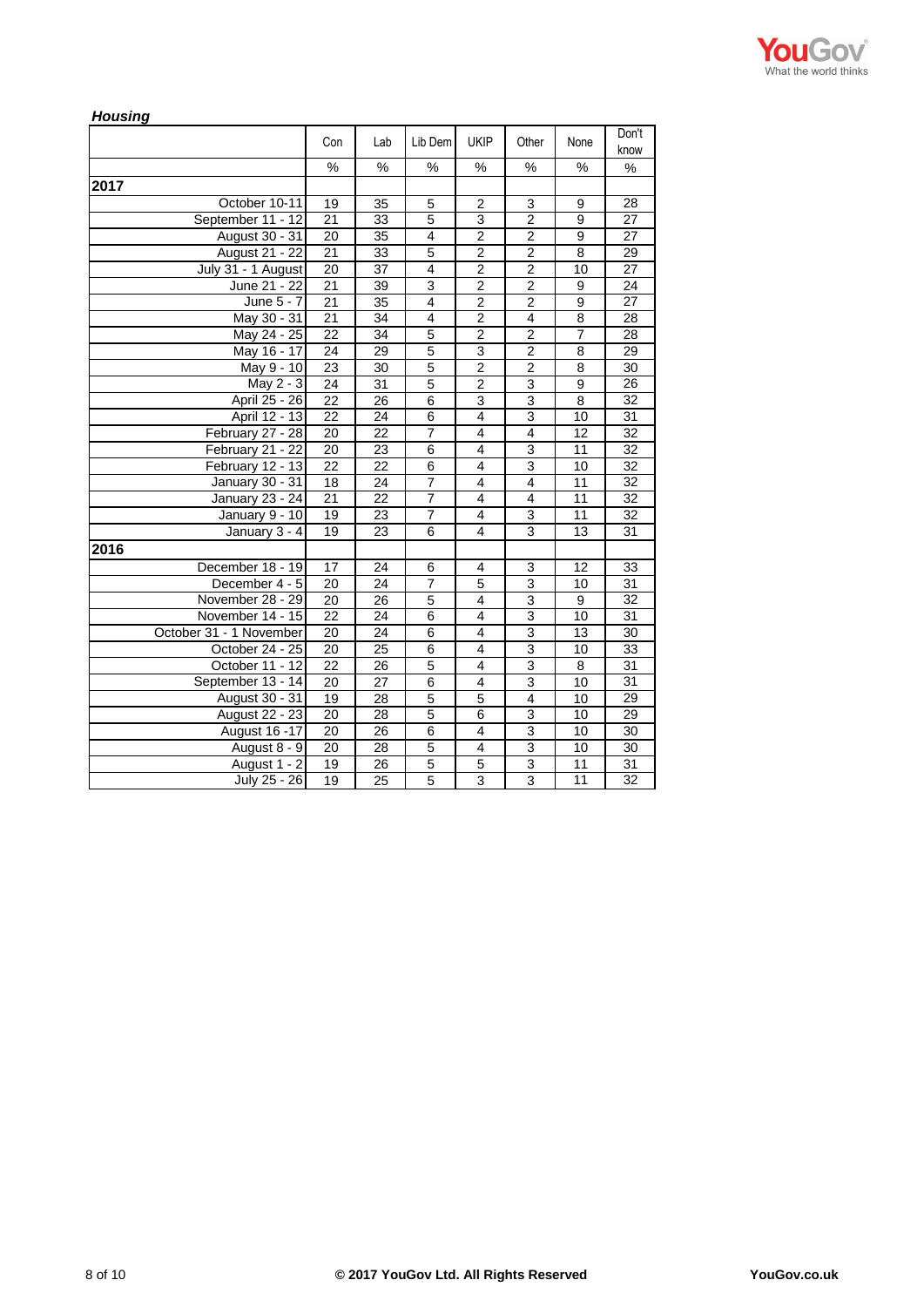

## *Britain's exit from the EU*

|                         | Con             | Lab             | Lib Dem        | <b>UKIP</b>     | Other                   | None           | Don't<br>know   |
|-------------------------|-----------------|-----------------|----------------|-----------------|-------------------------|----------------|-----------------|
|                         | %               | %               | %              | %               | %                       | %              | $\%$            |
| 2017                    |                 |                 |                |                 |                         |                |                 |
| October 10-11           | 26              | 18              | 8              | 9               | 2                       | 11             | 26              |
| September 11 - 12       | $\overline{31}$ | 18              | 7              | $\overline{8}$  | $\overline{2}$          | 10             | $\overline{23}$ |
| August 30 - 31          | 28              | 20              | $\overline{7}$ | 9               | $\overline{\mathbf{c}}$ | 9              | $\overline{27}$ |
| August 21 - 22          | 29              | 16              | 8              | $\overline{8}$  | $\overline{2}$          | 10             | $\overline{25}$ |
| July 31 - 1 August      | $\overline{29}$ | 19              | 8              | 9               | $\overline{1}$          | 10             | 24              |
| June 21 - 22            | 34              | 20              | 6              | $\overline{7}$  | $\overline{\mathbf{c}}$ | 9              | 23              |
| $\overline{June 5}$ - 7 | 37              | 19              | 7              | 6               | $\overline{2}$          | 8              | $\overline{21}$ |
| May 30 - 31             | 36              | 17              | 7              | 6               | $\overline{2}$          | 8              | 24              |
| May 24 - 25             | 39              | 17              | $\overline{8}$ | $\overline{6}$  | $\overline{2}$          | 7              | 22              |
| May 16 - 17             | 38              | 13              | $\overline{8}$ | $\overline{6}$  | $\overline{2}$          | $\overline{7}$ | 25              |
| May 9 - 10              | 39              | 13              | 8              | 6               | $\overline{2}$          | 9              | 24              |
| $\overline{May}$ 2 - 3  | 39              | 12              | 9              | 6               | 2                       | 8              | 23              |
| April 25 - 26           | 39              | 13              | 8              | $\overline{7}$  | $\overline{3}$          | $\overline{7}$ | $\overline{24}$ |
| April 12 - 13           | 34              | 9               | $\overline{7}$ | 10              | 3                       | 11             | 26              |
| February 27 - 28        | 30              | 10              | $\overline{7}$ | 10              | 3                       | 12             | 28              |
| February 21 - 22        | 31              | 10              | $\overline{8}$ | 11              | $\overline{3}$          | 11             | $\overline{27}$ |
| February 12 - 13        | $\overline{31}$ | 9               | 8              | 11              | $\overline{2}$          | 10             | $\overline{29}$ |
| January 30 - 31         | 28              | 10              | 6              | 12              | 3                       | 12             | 29              |
| January 23 - 24         | 29              | 10              | 6              | 12              | 3                       | 11             | 28              |
| January 9 - 10          | 26              | 11              | $\overline{7}$ | 13              | 3                       | 12             | 28              |
| January 3 - 4           | 24              | 9               | $\overline{6}$ | $\overline{15}$ | $\overline{2}$          | 15             | 28              |
| 2016                    |                 |                 |                |                 |                         |                |                 |
| December 18 - 19        | 25              | 10              | 6              | 13              | 2                       | 14             | 30              |
| December 4 - 5          | 26              | 9               | $\overline{7}$ | $\overline{15}$ | $\overline{2}$          | 12             | 29              |
| November 28 - 29        | 24              | 11              | 6              | 14              | $\overline{\mathbf{c}}$ | 11             | 32              |
| November 14 - 15        | 29              | 11              | $\overline{5}$ | 14              | $\overline{3}$          | 10             | 28              |
| October 31 - 1 November | 29              | 11              | 6              | 11              | $\overline{3}$          | 13             | 28              |
| October 24 - 25         | 29              | 12              | $\overline{6}$ | 10              | $\overline{2}$          | 10             | 31              |
| October 11 - 12         | 29              | 12              | 5              | 12              | 3                       | 10             | 29              |
| September 13 - 14       | 27              | 12              | $\overline{5}$ | 13              | $\overline{3}$          | 12             | 28              |
| August 30 - 31          | $\overline{28}$ | 13              | $\overline{5}$ | 13              | 4                       | 10             | 27              |
| <b>August 22 - 23</b>   | 30              | 13              | 5              | 13              | $\overline{3}$          | 10             | 28              |
| August 16 - 17          | 29              | 13              | 5              | 12              | 3                       | 10             | 28              |
| August 8 - 9            | $\overline{30}$ | 14              | $\overline{4}$ | 12              | $\overline{\mathbf{c}}$ | 10             | 27              |
| August 1 - 2            | 29              | $\overline{12}$ | 5              | 14              | 3                       | 11             | 27              |
| July 25 - 26            | 29              | 11              | 4              | 13              | $\overline{2}$          | 11             | 30              |